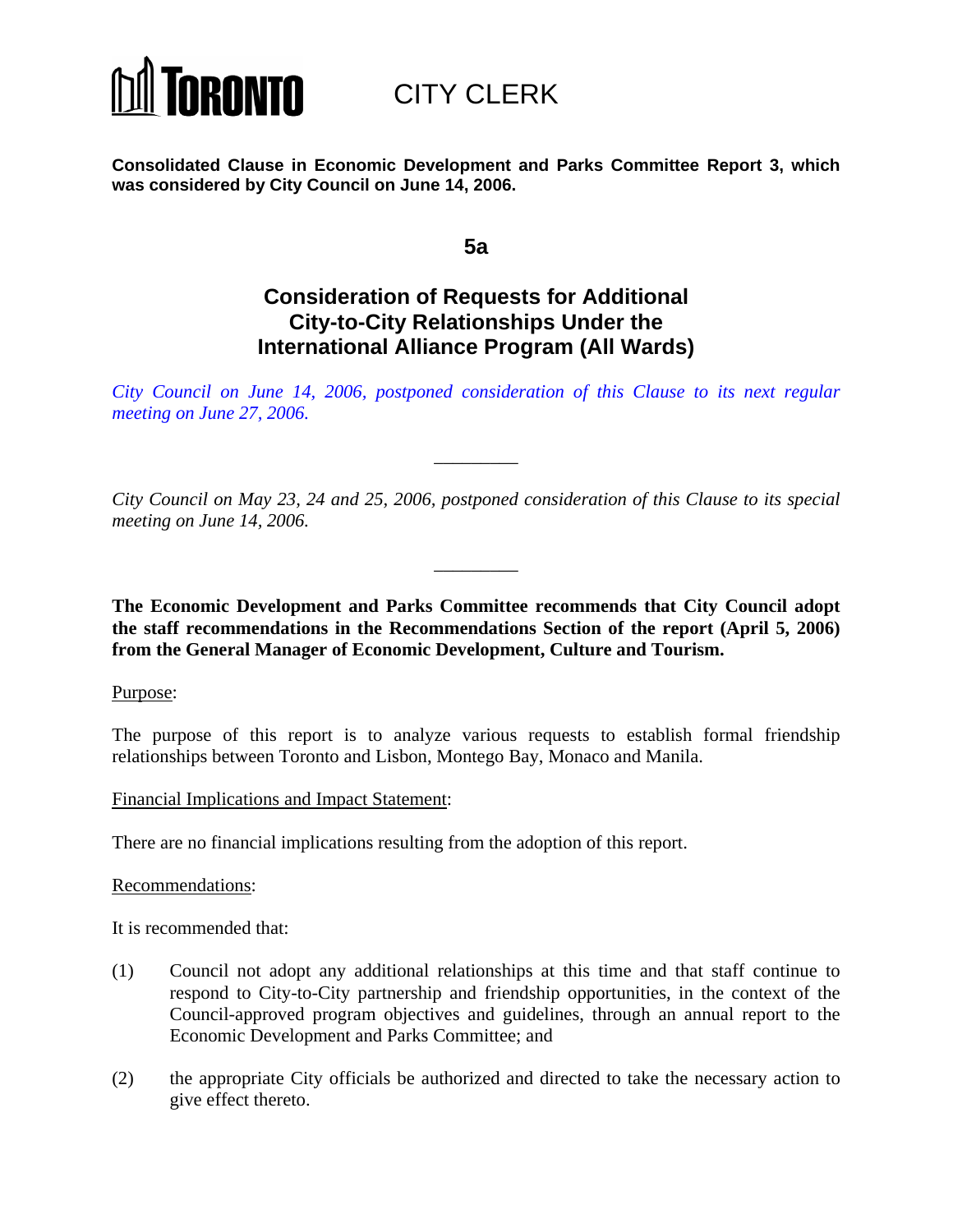## Background:

Early in 2005, City Council approved a revised framework, a set of criteria and guidelines for the International Alliance Program. It also directed staff to review the existing relationships and provide recommendations for the assignment of cities. Further to Council direction, staff undertook an extensive review of Toronto's city-to-city relationships and reassessed them based on the new Council-approved policy framework. In October 2005, staff recommended to the Economic Development and Parks Committee (EDPC) a revised list of Partnership and Friendship Cities that could be managed within the current budget capacity. City Council adopted, at its December 5, 6 and 7, 2005 meeting, as Partnership Cities: Chicago, Chongqing, Frankfurt, and Milan; and as Friendship Cities: Amsterdam, Warsaw, Kyiv, Sagamihara, Ho Chi Minh City, and Quito. In addition, an expanded program that could be managed if additional resources were allocated to the program through the budget process was proposed. Council did not approve, during the Operating Budget debate, March 29 to March 30, 2006, the additional budget necessary to reclassify Amsterdam and Warsaw to a Partnership City nor add Thessaloniki or Volgograd as Friendship Cities.

This report has been prepared in response to Council's request from its January 31, February 1 and 2, 2006 meeting to establish new Friendship City Relationships with Lisbon, Montego Bay, Monaco and Manila. The analysis of these proposed relationships is based on the criteria for assessing Partnership Cities and Friendship Cities adopted by Council December 5, 6 and 7, 2005, and the budget constraints exercised in regards to program expansion.

Comments:

Proposal for New Friendship City Relationships

The method and process adopted to assess new city-to-city relationships is as follows:

Principles for all New Relationships:

- (i) there can be no more than one relationship per region;
- (ii) the prospective city cannot have a relationship with another Canadian City;
- (iii) community groups that have committed to Friendship Cities are responsible for raising funds in support of exchanges;
- (iv) the City must be in a country with which the Federal government has some form of a relationship;
- (v) proposals may be submitted to the General Manager of Economic Development; Culture and Tourism;
- (vi) proposals will be compiled and assessed and recommendations made to Council once annually and coinciding with the budget process.

Each Friendship City must meet the following criteria:

- (i) be sponsored by a Member of Council;
- (ii) be co-sponsored by a community association/group or an individual member of the community who will be responsible for all the activities with the friendship city;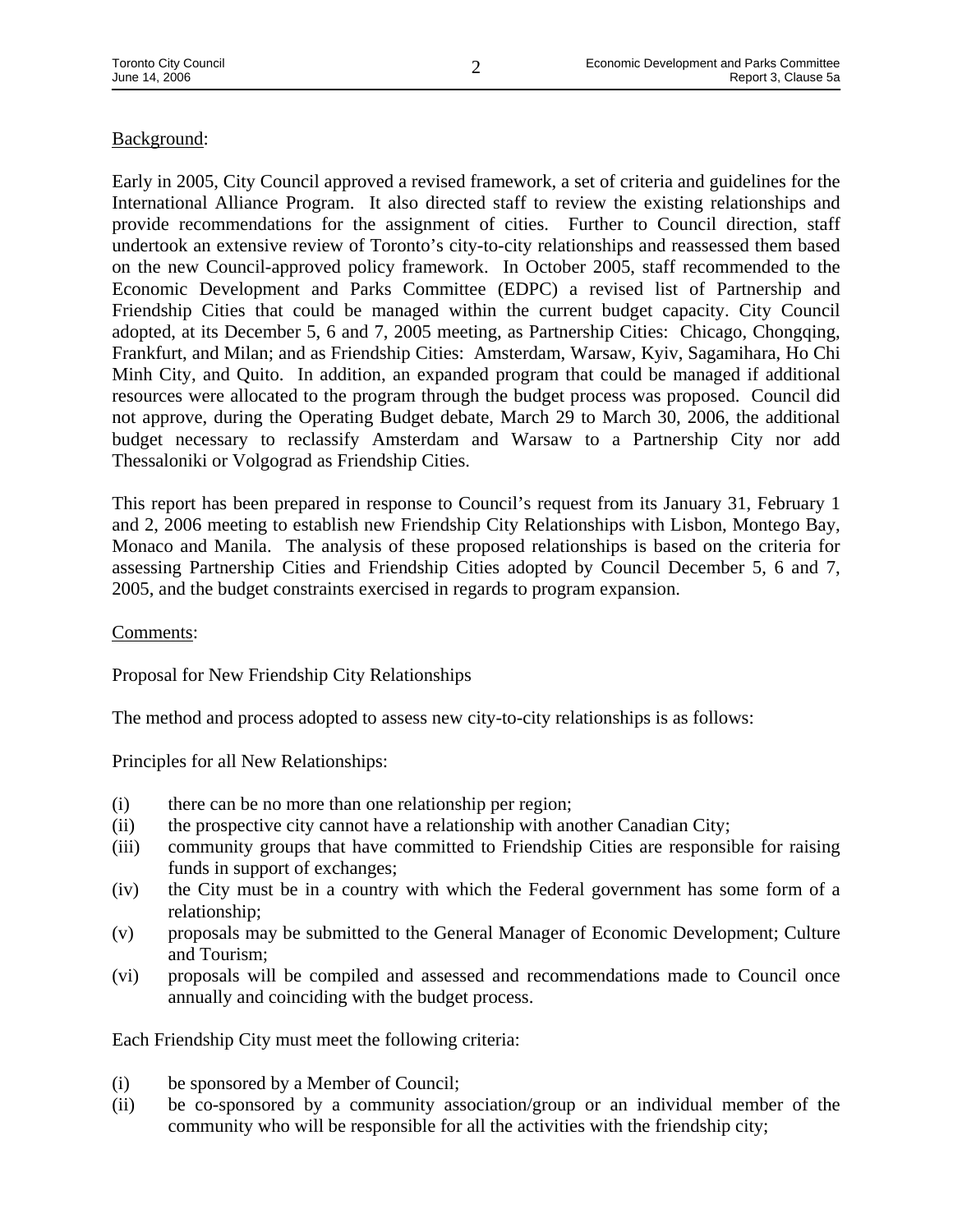- (iii) demonstrate support and commitment from the Friendship city in terms of community interest and active participation;
- (iv) be a community of interest supported by an active community in Toronto and in the friendship city; and
- (v) follow the international policy framework put forward by the Chief Administrative Officer and approved by City Council in May 2002.

Process for Assessing Requests for Friendship Cities:

- (i) a profile of the prospective city must be submitted and strong consideration will be given to compatibility of the cities in such areas as size of population, culture, business, geographic location, and government structure;
- (ii) a list of individuals and/or community groups both in the City of Toronto and in the prospective city who have a sincere desire to actively support and commit to a long-term relationship must be submitted as evidence for a strong relationship which would endure changes in elected government officials;
- (iii) documentation of a minimum of two exchanges that have occurred between the City of Toronto and the prospective city (since amalgamation) must be submitted as part of any proposal;
- (iv) all proposals will be assessed on a case by case basis;
- (v) proposals must be brought forward by a member of Council willing to sponsor the Friendship City and must be co-signed by the Council sponsor, community groups willing to actively support the Friendship, and a Council representative from the prospective city; and
- (vi) all proposals will be directed to the General Manager of Economic Development, Culture and Tourism for an evaluation based on the criteria outlined.

Once all documentation is submitted to Economic Development, staff will review the proposal to determine if it is complete and if the criteria have been met. If the proposal is deemed to have met all the criteria, a recommendation in favour of the relationship will be forwarded to City Council consideration. As indicated, proposals are brought to Council once annually to coincide with the budget process.

Results of Analysis:

Table 1 has been prepared as a summary of the key information related to each city under review.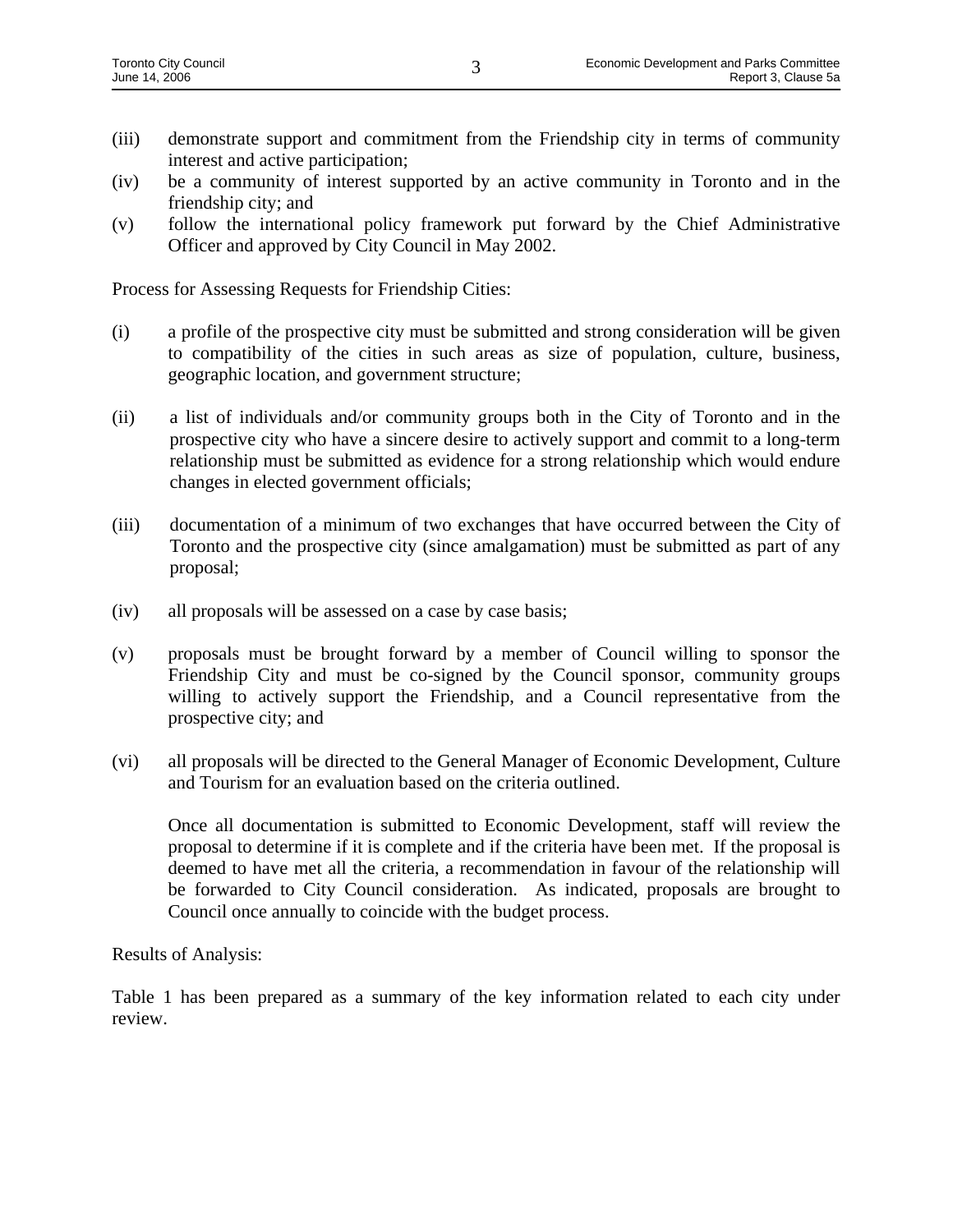$\Omega(t)$ 

 $\Omega$ ther  $\Omega$ ister

| City        | Population | GDP per<br>capita | Economic<br>Structure | Other Sister<br>Cities in<br>Region? | vuner<br>Canadian Twin<br>City? |
|-------------|------------|-------------------|-----------------------|--------------------------------------|---------------------------------|
| Lisbon      | 560,000    | \$21,620          | Diverse               | Yes                                  | N <sub>0</sub>                  |
| Montego Bay | 82,800     | \$5,052           | Tourism               | N <sub>0</sub>                       | N <sub>0</sub>                  |
| Monaco      | 32,409     | \$31,725          | Tourism               | Yes                                  | N <sub>0</sub>                  |
| Manila      | 1,600,000  | \$6,000           | Diverse               | Yes                                  | Yes                             |

# Analysis of Proposed Friendship Relationships

#### Lisbon, Portugal

Lisbon is the capital city of Portugal and has a municipal population of 560,000 and a metropolitan population of 2.7 million. Although Lisbon has strong community support and acceptable compatibility with Toronto in demographics and economic structure, the City of Toronto already has four partner and friendship cities in Europe (Milan, Frankfurt, Warsaw and Kyiv), and adding one more European city to an already unbalanced international portfolio is not recommended. It should be noted, however, that existing citizen-to-citizen and business-to-business relationships between Toronto and Lisbon are very strong. These community and business relationships have developed in the absence of formal sister-city linkages and should remain strong in the future. This assessment is certainly not a rejection of those ties or a lack of desire for the communities to continue to share, grow and prosper to the mutual benefit of both cities.

## Montego Bay, Jamaica

Montego Bay, Jamaica is a tourist destination with a population of 82,800. Although Toronto has a sizeable Jamaican community, and the City of Toronto does not currently have a sister city relationship in the Caribbean region, Montego Bay lacks compatibility with Toronto in terms of population size and economic structure.

#### Monte Carlo, Monaco

Monaco is a city of 32,409 in Europe. The city is a high-end tourist destination. In addition to lacking any compatibility with Toronto in terms of demographics and economic structure, Monaco does not meet the criteria that there can be no more than one relationship per region for prospective cities.

#### Manila, Philippines

Manila is the capital city of the Philippines and has a municipal population of 1.6 million and a metropolitan population of 11.3 million. Manila does not meet the criteria for friendship city status as there is already a friendship city, Ho Chi Minh City, in the ASEAN region. In addition, Manila already has a sister city relationship with Winnipeg, further disqualifying it from consideration.